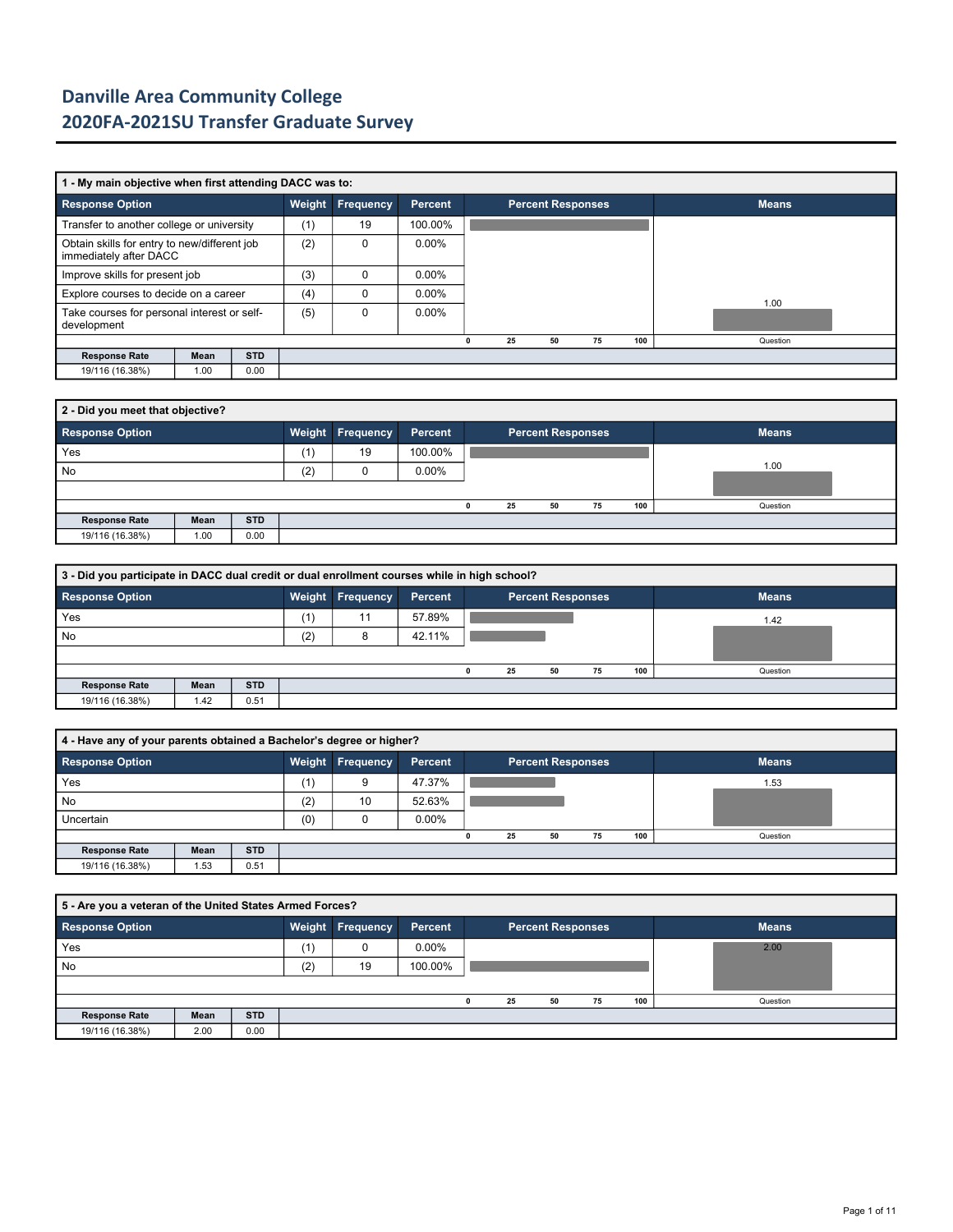|                                           | 6 - What is your current employment status? |            |     |                         |                |   |    |                          |    |     |              |  |  |  |
|-------------------------------------------|---------------------------------------------|------------|-----|-------------------------|----------------|---|----|--------------------------|----|-----|--------------|--|--|--|
| <b>Response Option</b>                    |                                             |            |     | <b>Weight Frequency</b> | <b>Percent</b> |   |    | <b>Percent Responses</b> |    |     | <b>Means</b> |  |  |  |
| Employed, full-time                       |                                             |            | (1) | 2                       | 10.53%         |   |    |                          |    |     |              |  |  |  |
| Employed, part-time                       |                                             |            | (2) | 10                      | 52.63%         |   |    |                          |    |     | 2.95         |  |  |  |
| Full-time Military Service                |                                             |            | (3) | $\Omega$                | $0.00\%$       |   |    |                          |    |     |              |  |  |  |
| Not employed, actively seeking employment |                                             |            | (4) |                         | 5.26%          |   |    |                          |    |     |              |  |  |  |
| Not employed, not seeking employment      |                                             |            | (5) | 6                       | 31.58%         |   |    |                          |    |     |              |  |  |  |
|                                           |                                             |            |     |                         |                | 0 | 25 | 50                       | 75 | 100 | Question     |  |  |  |
| <b>Response Rate</b>                      | Mean                                        | <b>STD</b> |     |                         |                |   |    |                          |    |     |              |  |  |  |
| 19/116 (16.38%)                           | 2.95                                        | 1.54       |     |                         |                |   |    |                          |    |     |              |  |  |  |

| 7 - What range best depicts your current student loan debt? |      |            |        |           |          |  |    |    |                          |     |              |  |  |
|-------------------------------------------------------------|------|------------|--------|-----------|----------|--|----|----|--------------------------|-----|--------------|--|--|
| <b>Response Option</b>                                      |      |            | Weight | Frequency | Percent  |  |    |    | <b>Percent Responses</b> |     | <b>Means</b> |  |  |
| I do not have student loan debt                             |      |            | (1)    | 9         | 47.37%   |  |    |    |                          |     |              |  |  |
| Under \$5,000                                               |      |            | (2)    | 5         | 26.32%   |  |    |    |                          |     |              |  |  |
| \$5,000-\$10,000                                            |      |            | (3)    |           | 5.26%    |  |    |    |                          |     |              |  |  |
| \$10,001-\$20,000                                           |      |            | (4)    | 4         | 21.05%   |  |    |    |                          |     | 2.00         |  |  |
| \$20,0001-\$30,000                                          |      |            | (5)    | $\Omega$  | $0.00\%$ |  |    |    |                          |     |              |  |  |
| Over \$30,000                                               |      |            | (6)    | $\Omega$  | $0.00\%$ |  |    |    |                          |     |              |  |  |
|                                                             |      |            |        |           |          |  | 25 | 50 | 75                       | 100 | Question     |  |  |
| <b>Response Rate</b>                                        | Mean | <b>STD</b> |        |           |          |  |    |    |                          |     |              |  |  |
| 19/116 (16.38%)                                             | 2.00 | 1.20       |        |           |          |  |    |    |                          |     |              |  |  |

| 8 - Is it your goal to be living in Vermilion County area ten years from now? |      |            |     |                         |          |    |                          |    |     |              |
|-------------------------------------------------------------------------------|------|------------|-----|-------------------------|----------|----|--------------------------|----|-----|--------------|
| Response Option                                                               |      |            |     | <b>Weight Frequency</b> | Percent  |    | <b>Percent Responses</b> |    |     | <b>Means</b> |
| Yes                                                                           |      |            | (1) | U                       | $0.00\%$ |    |                          |    |     |              |
| No                                                                            |      |            | (2) |                         | $0.00\%$ |    |                          |    |     |              |
|                                                                               |      |            |     |                         |          |    |                          |    |     |              |
|                                                                               |      |            |     |                         |          | 25 | 50                       | 75 | 100 |              |
| <b>Response Rate</b>                                                          | Mean | <b>STD</b> |     |                         |          |    |                          |    |     |              |
| 0/116(0%)                                                                     | 0.00 | 0.00       |     |                         |          |    |                          |    |     |              |

|                                                                                   | 9 - What is your current educational status? |            |     |                  |                |   |    |                          |    |     |              |  |  |  |
|-----------------------------------------------------------------------------------|----------------------------------------------|------------|-----|------------------|----------------|---|----|--------------------------|----|-----|--------------|--|--|--|
| <b>Response Option</b>                                                            |                                              |            |     | Weight Frequency | <b>Percent</b> |   |    | <b>Percent Responses</b> |    |     | <b>Means</b> |  |  |  |
| Currently enrolled at a 4-year college or<br>university                           |                                              |            | (1) | 16               | 84.21%         |   |    |                          |    |     |              |  |  |  |
| Currently enrolled at a different 2-year college                                  |                                              |            | (2) |                  | 5.26%          |   |    |                          |    |     |              |  |  |  |
|                                                                                   | Currently enrolled at DACC                   |            |     |                  | 5.26%          |   |    |                          |    |     |              |  |  |  |
| Have not enrolled at a college or university<br>since graduating from DACC        |                                              |            | (4) | 0                | $0.00\%$       |   |    |                          |    |     | 1.37         |  |  |  |
| Have been enrolled in a college or university<br>since leaving, but not currently |                                              | (5)        |     | 5.26%            |                |   |    |                          |    |     |              |  |  |  |
|                                                                                   |                                              |            |     |                  |                | n | 25 | 50                       | 75 | 100 | Question     |  |  |  |
| <b>Response Rate</b>                                                              | Mean                                         | <b>STD</b> |     |                  |                |   |    |                          |    |     |              |  |  |  |
| 19/116 (16.38%)                                                                   | 1.37                                         | 1.01       |     |                  |                |   |    |                          |    |     |              |  |  |  |

| 10 - What is your enrollment status? |      |            |     |                         |         |  |    |                          |    |     |              |  |  |  |
|--------------------------------------|------|------------|-----|-------------------------|---------|--|----|--------------------------|----|-----|--------------|--|--|--|
| <b>Response Option</b>               |      |            |     | <b>Weight Frequency</b> | Percent |  |    | <b>Percent Responses</b> |    |     | <b>Means</b> |  |  |  |
| Full-time                            |      |            | (1) | 17                      | 94.44%  |  |    |                          |    |     |              |  |  |  |
| Part-time                            |      |            | (2) |                         | 5.56%   |  |    |                          |    |     | 1.06         |  |  |  |
|                                      |      |            |     |                         |         |  |    |                          |    |     |              |  |  |  |
|                                      |      |            |     |                         |         |  | 25 | 50                       | 75 | 100 | Question     |  |  |  |
| <b>Response Rate</b>                 | Mean | <b>STD</b> |     |                         |         |  |    |                          |    |     |              |  |  |  |
| 18/116 (15.52%)                      | 1.06 | 0.24       |     |                         |         |  |    |                          |    |     |              |  |  |  |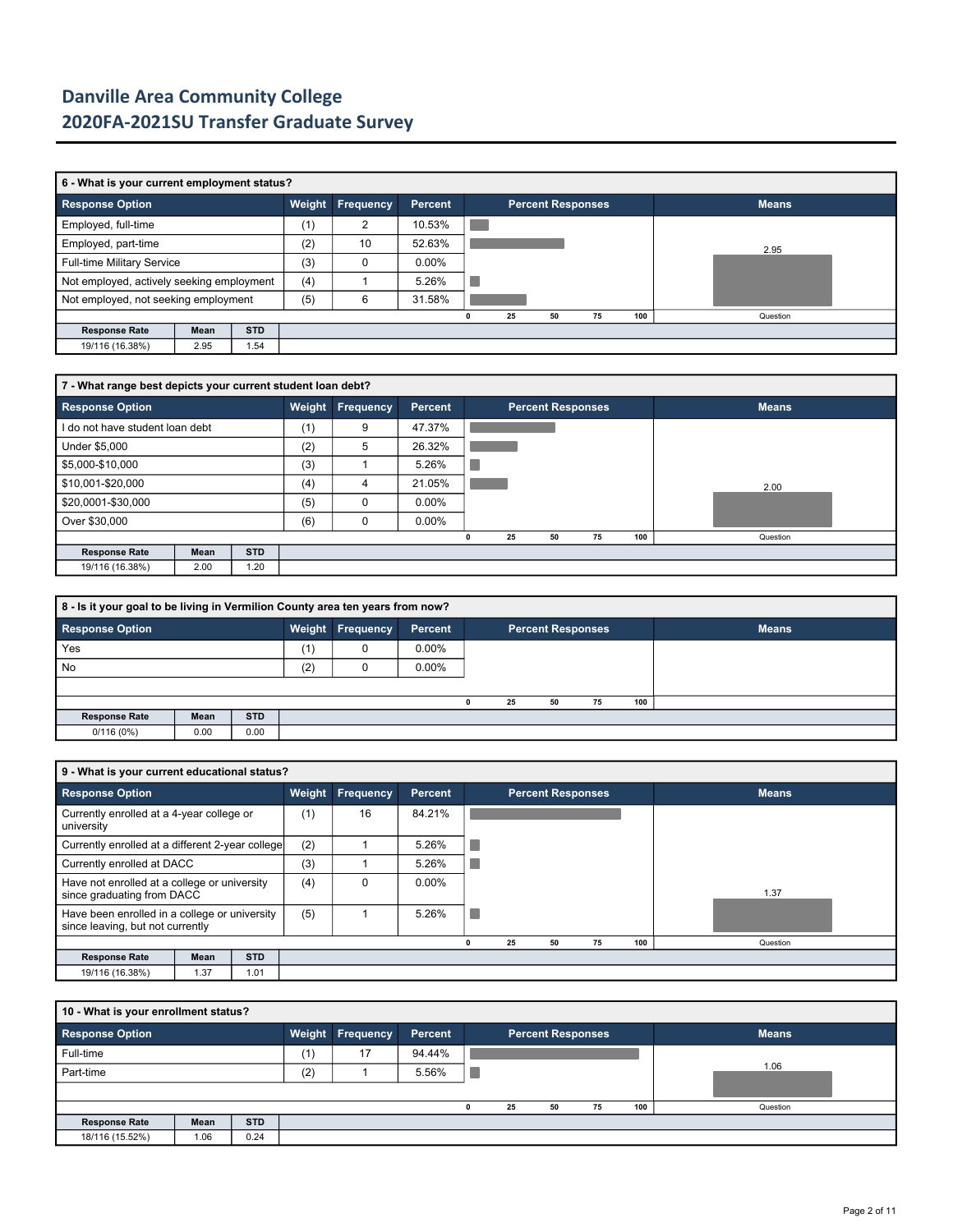|                        | 11 - Think back on your expectations, please describe the number of DACC courses that were eligible to be transferred to your current institution: |            |        |                  |          |  |    |                          |    |     |              |  |  |  |  |
|------------------------|----------------------------------------------------------------------------------------------------------------------------------------------------|------------|--------|------------------|----------|--|----|--------------------------|----|-----|--------------|--|--|--|--|
| <b>Response Option</b> |                                                                                                                                                    |            | Weight | <b>Frequency</b> | Percent  |  |    | <b>Percent Responses</b> |    |     | <b>Means</b> |  |  |  |  |
| As expected            |                                                                                                                                                    |            | (1)    | 15               | 83.33%   |  |    |                          |    |     | 1.17         |  |  |  |  |
| Less than expected     |                                                                                                                                                    |            | (2)    |                  | 16.67%   |  |    |                          |    |     |              |  |  |  |  |
| Not Applicable         |                                                                                                                                                    |            | (0)    |                  | $0.00\%$ |  |    |                          |    |     |              |  |  |  |  |
|                        |                                                                                                                                                    |            |        |                  |          |  | 25 | 50                       | 75 | 100 | Question     |  |  |  |  |
| <b>Response Rate</b>   | Mean                                                                                                                                               | <b>STD</b> |        |                  |          |  |    |                          |    |     |              |  |  |  |  |
| 18/116 (15.52%)        | 1.17                                                                                                                                               | 0.38       |        |                  |          |  |    |                          |    |     |              |  |  |  |  |

**12 - Overall how helpful was your education at DACC in providing you with the knowledge and skills that you need to be successful in the coursework at your current institution**

| <b>Response Option</b> |      |            |     | <b>Weight Frequency</b> | Percent  |    | <b>Percent Responses</b> |    |     | <b>Means</b> |
|------------------------|------|------------|-----|-------------------------|----------|----|--------------------------|----|-----|--------------|
| Very Helpful           |      |            | (1) | 13                      | 72.22%   |    |                          |    |     |              |
| Somewhat Helpful       |      |            | (2) | b                       | 27.78%   |    |                          |    |     |              |
| Not helpful            |      |            | (3) |                         | $0.00\%$ |    |                          |    |     | 1.28         |
| Not at all helpful     |      |            | (4) |                         | $0.00\%$ |    |                          |    |     |              |
|                        |      |            |     |                         |          | 25 | 50                       | 75 | 100 | Question     |
| <b>Response Rate</b>   | Mean | <b>STD</b> |     |                         |          |    |                          |    |     |              |
| 18/116 (15.52%)        | 1.28 | 0.46       |     |                         |          |    |                          |    |     |              |

|                        | 13 - My studies at DACC helped me to improve my:        |            |        |           |          |  |    |    |                          |     |              |  |  |  |  |
|------------------------|---------------------------------------------------------|------------|--------|-----------|----------|--|----|----|--------------------------|-----|--------------|--|--|--|--|
|                        | Communication skills (written, oral, listening, visual) |            |        |           |          |  |    |    |                          |     |              |  |  |  |  |
| <b>Response Option</b> |                                                         |            | Weight | Frequency | Percent  |  |    |    | <b>Percent Responses</b> |     | <b>Means</b> |  |  |  |  |
| Very Satisfied         |                                                         |            | (1)    | 10        | 52.63%   |  |    |    |                          |     |              |  |  |  |  |
| Somewhat Satisfied     |                                                         |            | (2)    | 9         | 47.37%   |  |    |    |                          |     |              |  |  |  |  |
| Somewhat Dissatisfied  |                                                         |            | (3)    |           | $0.00\%$ |  |    |    |                          |     | 1.47         |  |  |  |  |
| Very Dissatisfied      |                                                         |            | (4)    |           | $0.00\%$ |  |    |    |                          |     |              |  |  |  |  |
|                        |                                                         |            |        |           |          |  | 25 | 50 | 75                       | 100 | Question     |  |  |  |  |
| <b>Response Rate</b>   | Mean                                                    | <b>STD</b> |        |           |          |  |    |    |                          |     |              |  |  |  |  |
| 19/116 (16.38%)        | 1.47                                                    | 0.51       |        |           |          |  |    |    |                          |     |              |  |  |  |  |

|                                                | 13 - My studies at DACC helped me to improve my: |            |     |                         |                |   |    |    |  |                          |     |              |  |  |
|------------------------------------------------|--------------------------------------------------|------------|-----|-------------------------|----------------|---|----|----|--|--------------------------|-----|--------------|--|--|
| Critical inquiry and problem solving abilities |                                                  |            |     |                         |                |   |    |    |  |                          |     |              |  |  |
| <b>Response Option</b>                         |                                                  |            |     | <b>Weight Frequency</b> | <b>Percent</b> |   |    |    |  | <b>Percent Responses</b> |     | <b>Means</b> |  |  |
| Very Satisfied                                 |                                                  |            | (1) | 8                       | 42.11%         |   |    |    |  |                          |     |              |  |  |
| Somewhat Satisfied                             |                                                  |            | (2) | 11                      | 57.89%         |   |    |    |  |                          |     |              |  |  |
| Somewhat Dissatisfied                          |                                                  |            | (3) | $\Omega$                | $0.00\%$       |   |    |    |  |                          |     | 1.58         |  |  |
| Very Dissatisfied                              |                                                  |            | (4) | 0                       | $0.00\%$       |   |    |    |  |                          |     |              |  |  |
|                                                |                                                  |            |     |                         |                | 0 | 25 | 50 |  | 75                       | 100 | Question     |  |  |
| <b>Response Rate</b>                           | Mean                                             | <b>STD</b> |     |                         |                |   |    |    |  |                          |     |              |  |  |
| 19/116 (16.38%)                                | 1.58                                             | 0.51       |     |                         |                |   |    |    |  |                          |     |              |  |  |

|                       | 13 - My studies at DACC helped me to improve my: |            |     |                         |         |  |    |    |                          |     |              |  |  |  |  |
|-----------------------|--------------------------------------------------|------------|-----|-------------------------|---------|--|----|----|--------------------------|-----|--------------|--|--|--|--|
|                       | <b>Technological competence</b>                  |            |     |                         |         |  |    |    |                          |     |              |  |  |  |  |
| Response Option       |                                                  |            |     | <b>Weight Frequency</b> | Percent |  |    |    | <b>Percent Responses</b> |     | <b>Means</b> |  |  |  |  |
| Very Satisfied        |                                                  |            | (1) |                         | 36.84%  |  |    |    |                          |     |              |  |  |  |  |
| Somewhat Satisfied    |                                                  |            | (2) | 9                       | 47.37%  |  |    |    |                          |     | 1.89         |  |  |  |  |
| Somewhat Dissatisfied |                                                  |            | (3) |                         | 5.26%   |  |    |    |                          |     |              |  |  |  |  |
| Very Dissatisfied     |                                                  |            | (4) | າ                       | 10.53%  |  |    |    |                          |     |              |  |  |  |  |
|                       |                                                  |            |     |                         |         |  | 25 | 50 | 75                       | 100 | Question     |  |  |  |  |
| <b>Response Rate</b>  | Mean                                             | <b>STD</b> |     |                         |         |  |    |    |                          |     |              |  |  |  |  |
| 19/116 (16.38%)       | 1.89                                             | 0.94       |     |                         |         |  |    |    |                          |     |              |  |  |  |  |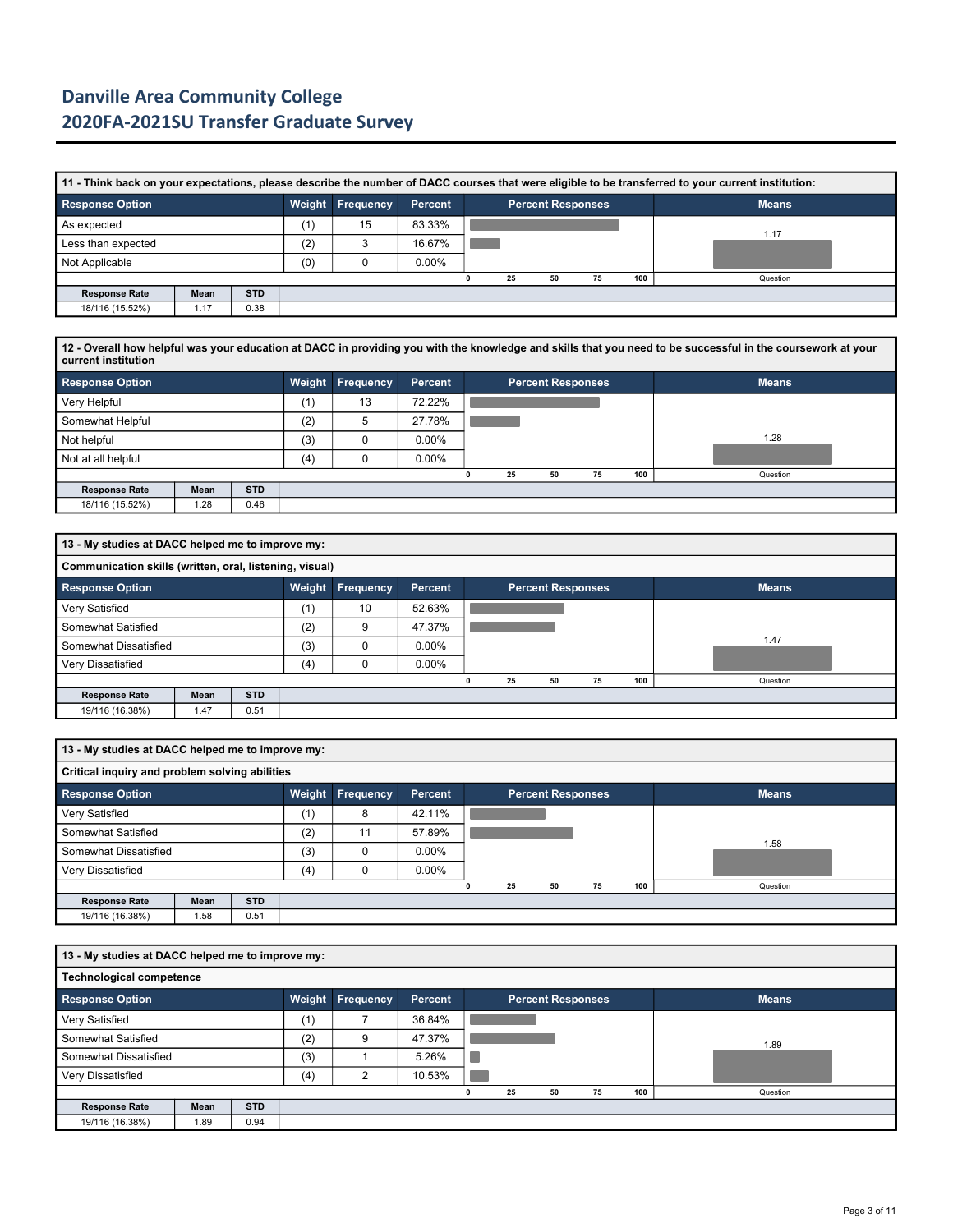| 13 - My studies at DACC helped me to improve my: |      |            |     |                         |                |  |    |                          |      |     |              |  |  |  |
|--------------------------------------------------|------|------------|-----|-------------------------|----------------|--|----|--------------------------|------|-----|--------------|--|--|--|
| <b>Cultural awareness and social skills</b>      |      |            |     |                         |                |  |    |                          |      |     |              |  |  |  |
| <b>Response Option</b>                           |      |            |     | <b>Weight Frequency</b> | <b>Percent</b> |  |    | <b>Percent Responses</b> |      |     | <b>Means</b> |  |  |  |
| Very Satisfied                                   |      |            | (1) | 9                       | 47.37%         |  |    |                          |      |     |              |  |  |  |
| Somewhat Satisfied                               |      |            | (2) | 10                      | 52.63%         |  |    |                          |      |     |              |  |  |  |
| Somewhat Dissatisfied                            |      |            | (3) | 0                       | $0.00\%$       |  |    |                          | 1.53 |     |              |  |  |  |
| Very Dissatisfied                                |      |            | (4) | 0                       | $0.00\%$       |  |    |                          |      |     |              |  |  |  |
|                                                  |      |            |     |                         |                |  | 25 | 50                       | 75   | 100 | Question     |  |  |  |
| <b>Response Rate</b>                             | Mean | <b>STD</b> |     |                         |                |  |    |                          |      |     |              |  |  |  |
| 19/116 (16.38%)                                  | 1.53 | 0.51       |     |                         |                |  |    |                          |      |     |              |  |  |  |

| 14 - Throughout my studies at DACC: |                                                               |            |        |                  |                |  |    |                          |    |     |              |  |  |  |  |
|-------------------------------------|---------------------------------------------------------------|------------|--------|------------------|----------------|--|----|--------------------------|----|-----|--------------|--|--|--|--|
|                                     | I was generally satisfied with the variety of courses offered |            |        |                  |                |  |    |                          |    |     |              |  |  |  |  |
| <b>Response Option</b>              |                                                               |            | Weight | <b>Frequency</b> | <b>Percent</b> |  |    | <b>Percent Responses</b> |    |     | <b>Means</b> |  |  |  |  |
| Very Satisfied                      |                                                               |            | (1)    |                  | 36.84%         |  |    |                          |    |     |              |  |  |  |  |
| Somewhat Satisfied                  |                                                               |            | (2)    | 11               | 57.89%         |  |    |                          |    |     | 1.68         |  |  |  |  |
| Somewhat Dissatisfied               |                                                               |            | (3)    |                  | 5.26%          |  |    |                          |    |     |              |  |  |  |  |
| Very Dissatisfied                   |                                                               |            | (4)    | 0                | $0.00\%$       |  |    |                          |    |     |              |  |  |  |  |
|                                     |                                                               |            |        |                  |                |  | 25 | 50                       | 75 | 100 | Question     |  |  |  |  |
| <b>Response Rate</b>                | Mean                                                          | <b>STD</b> |        |                  |                |  |    |                          |    |     |              |  |  |  |  |
| 19/116 (16.38%)                     | 1.68                                                          | 0.58       |        |                  |                |  |    |                          |    |     |              |  |  |  |  |

|                       | 14 - Throughout my studies at DACC:                              |            |     |                         |                |   |    |                          |    |     |              |  |  |  |  |
|-----------------------|------------------------------------------------------------------|------------|-----|-------------------------|----------------|---|----|--------------------------|----|-----|--------------|--|--|--|--|
|                       | In general, I found the courses to be intellectually stimulating |            |     |                         |                |   |    |                          |    |     |              |  |  |  |  |
| Response Option       |                                                                  |            |     | <b>Weight Frequency</b> | <b>Percent</b> |   |    | <b>Percent Responses</b> |    |     | <b>Means</b> |  |  |  |  |
| Very Satisfied        |                                                                  |            | (1) | 6                       | 31.58%         |   |    |                          |    |     |              |  |  |  |  |
| Somewhat Satisfied    |                                                                  |            | (2) | 12                      | 63.16%         |   |    |                          |    |     | 1.74         |  |  |  |  |
| Somewhat Dissatisfied |                                                                  |            | (3) |                         | 5.26%          |   |    |                          |    |     |              |  |  |  |  |
| Very Dissatisfied     |                                                                  |            | (4) |                         | $0.00\%$       |   |    |                          |    |     |              |  |  |  |  |
|                       |                                                                  |            |     |                         |                | 0 | 25 | 50                       | 75 | 100 | Question     |  |  |  |  |
| <b>Response Rate</b>  | Mean                                                             | <b>STD</b> |     |                         |                |   |    |                          |    |     |              |  |  |  |  |
| 19/116 (16.38%)       | 1.74                                                             | 0.56       |     |                         |                |   |    |                          |    |     |              |  |  |  |  |

|                                                             | 14 - Throughout my studies at DACC: |            |        |                  |          |  |    |    |                          |     |              |  |  |  |
|-------------------------------------------------------------|-------------------------------------|------------|--------|------------------|----------|--|----|----|--------------------------|-----|--------------|--|--|--|
| I could always sign up for the classes required in my major |                                     |            |        |                  |          |  |    |    |                          |     |              |  |  |  |
| <b>Response Option</b>                                      |                                     |            | Weight | <b>Frequency</b> | Percent  |  |    |    | <b>Percent Responses</b> |     | <b>Means</b> |  |  |  |
| Very Satisfied                                              |                                     |            | (1)    | 9                | 47.37%   |  |    |    |                          |     |              |  |  |  |
| Somewhat Satisfied                                          |                                     |            | (2)    | 8                | 42.11%   |  |    |    |                          |     |              |  |  |  |
| Somewhat Dissatisfied                                       |                                     |            | (3)    | C                | 10.53%   |  |    |    |                          |     | 1.63         |  |  |  |
| Very Dissatisfied                                           |                                     |            | (4)    | 0                | $0.00\%$ |  |    |    |                          |     |              |  |  |  |
|                                                             |                                     |            |        |                  |          |  | 25 | 50 | 75                       | 100 | Question     |  |  |  |
| <b>Response Rate</b>                                        | Mean                                | <b>STD</b> |        |                  |          |  |    |    |                          |     |              |  |  |  |
| 19/116 (16.38%)                                             | 1.63                                | 0.68       |        |                  |          |  |    |    |                          |     |              |  |  |  |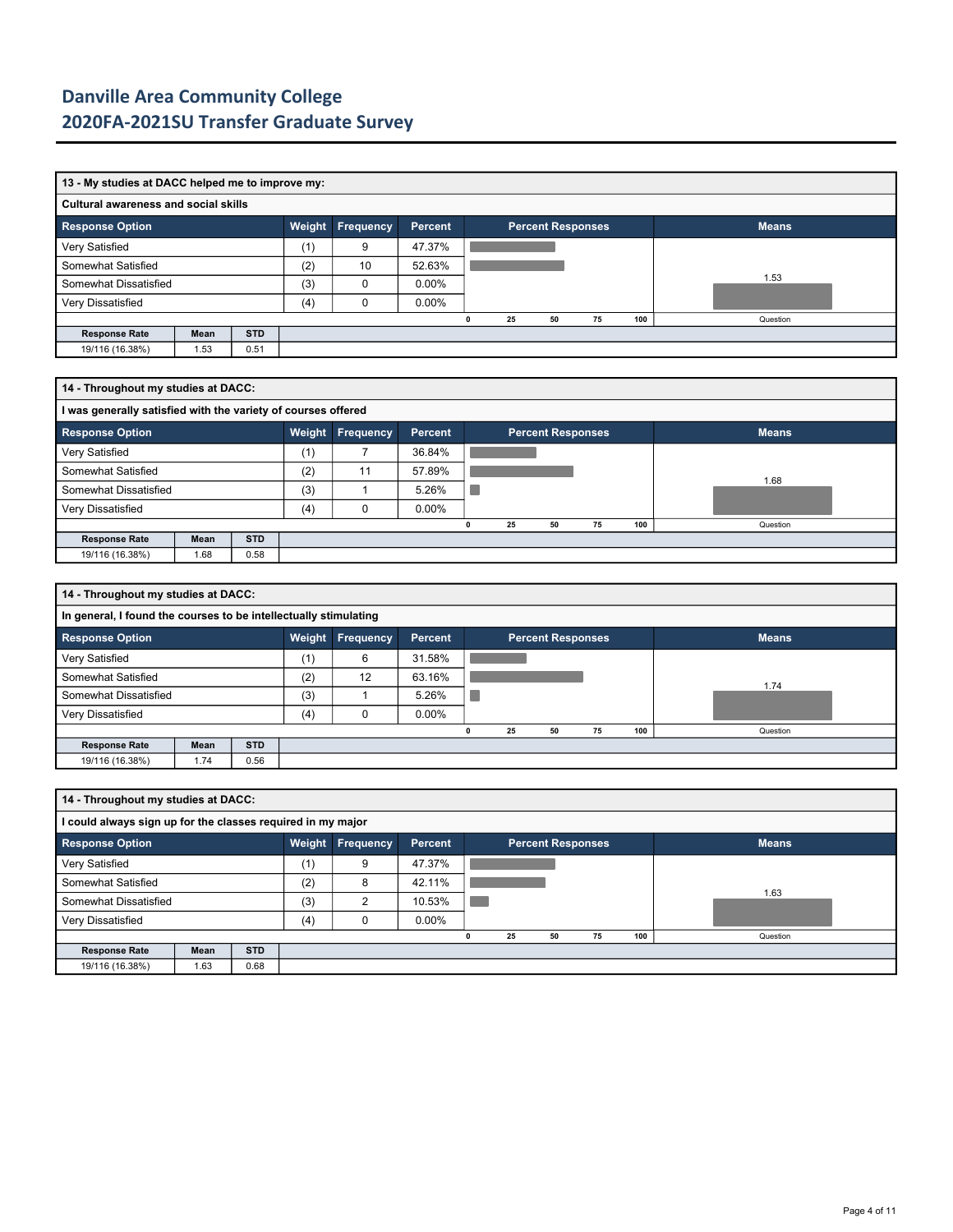|                        | 14 - Throughout my studies at DACC:                             |            |        |           |         |  |    |    |                          |     |              |  |  |  |  |
|------------------------|-----------------------------------------------------------------|------------|--------|-----------|---------|--|----|----|--------------------------|-----|--------------|--|--|--|--|
|                        | I had the opportunity to interact with faculty outside of class |            |        |           |         |  |    |    |                          |     |              |  |  |  |  |
| <b>Response Option</b> |                                                                 |            | Weight | Frequency | Percent |  |    |    | <b>Percent Responses</b> |     | <b>Means</b> |  |  |  |  |
| Very Satisfied         |                                                                 |            | (1)    | 10        | 52.63%  |  |    |    |                          |     |              |  |  |  |  |
| Somewhat Satisfied     |                                                                 |            | (2)    |           | 36.84%  |  |    |    |                          |     |              |  |  |  |  |
| Somewhat Dissatisfied  |                                                                 |            | (3)    |           | 5.26%   |  |    |    |                          |     | 1.63         |  |  |  |  |
| Very Dissatisfied      |                                                                 |            | (4)    |           | 5.26%   |  |    |    |                          |     |              |  |  |  |  |
|                        |                                                                 |            |        |           |         |  | 25 | 50 | 75                       | 100 | Question     |  |  |  |  |
| <b>Response Rate</b>   | Mean                                                            | <b>STD</b> |        |           |         |  |    |    |                          |     |              |  |  |  |  |
| 19/116 (16.38%)        | 1.63                                                            | 0.83       |        |           |         |  |    |    |                          |     |              |  |  |  |  |

| 14 - Throughout my studies at DACC:                                     |      |            |     |                  |          |  |    |                          |    |     |              |  |  |  |
|-------------------------------------------------------------------------|------|------------|-----|------------------|----------|--|----|--------------------------|----|-----|--------------|--|--|--|
| I was generally satisfied with the quality of instruction in my classes |      |            |     |                  |          |  |    |                          |    |     |              |  |  |  |
| <b>Response Option</b>                                                  |      |            |     | Weight Frequency | Percent  |  |    | <b>Percent Responses</b> |    |     | <b>Means</b> |  |  |  |
| Very Satisfied                                                          |      |            | (1) |                  | 36.84%   |  |    |                          |    |     |              |  |  |  |
| Somewhat Satisfied                                                      |      |            | (2) | 11               | 57.89%   |  |    |                          |    |     | 1.68         |  |  |  |
| Somewhat Dissatisfied                                                   |      |            | (3) |                  | 5.26%    |  |    |                          |    |     |              |  |  |  |
| Very Dissatisfied                                                       |      |            | (4) | 0                | $0.00\%$ |  |    |                          |    |     |              |  |  |  |
|                                                                         |      |            |     |                  |          |  | 25 | 50                       | 75 | 100 | Question     |  |  |  |
| <b>Response Rate</b>                                                    | Mean | <b>STD</b> |     |                  |          |  |    |                          |    |     |              |  |  |  |
| 19/116 (16.38%)                                                         | 1.68 | 0.58       |     |                  |          |  |    |                          |    |     |              |  |  |  |

| 14 - Throughout my studies at DACC:                            |      |            |     |          |                |   |    |                          |    |     |              |  |  |  |
|----------------------------------------------------------------|------|------------|-----|----------|----------------|---|----|--------------------------|----|-----|--------------|--|--|--|
| Utilizing technology was essential to success in my coursework |      |            |     |          |                |   |    |                          |    |     |              |  |  |  |
| <b>Response Option</b>                                         |      |            |     |          | <b>Percent</b> |   |    | <b>Percent Responses</b> |    |     | <b>Means</b> |  |  |  |
| Very Satisfied                                                 |      |            | (1) | 12       | 63.16%         |   |    |                          |    |     |              |  |  |  |
| Somewhat Satisfied                                             |      |            | (2) |          | 36.84%         |   |    |                          |    |     |              |  |  |  |
| Somewhat Dissatisfied                                          |      |            | (3) | $\Omega$ | $0.00\%$       |   |    |                          |    |     | 1.37         |  |  |  |
| Very Dissatisfied                                              |      |            | (4) |          | $0.00\%$       |   |    |                          |    |     |              |  |  |  |
|                                                                |      |            |     |          |                | 0 | 25 | 50                       | 75 | 100 | Question     |  |  |  |
| <b>Response Rate</b>                                           | Mean | <b>STD</b> |     |          |                |   |    |                          |    |     |              |  |  |  |
| 19/116 (16.38%)                                                | 1.37 | 0.50       |     |          |                |   |    |                          |    |     |              |  |  |  |

|                        | 15 - While at DACC how satisfied were you with the following: |            |        |                  |          |  |    |    |                          |     |              |  |  |  |  |
|------------------------|---------------------------------------------------------------|------------|--------|------------------|----------|--|----|----|--------------------------|-----|--------------|--|--|--|--|
|                        | Content with field of study courses                           |            |        |                  |          |  |    |    |                          |     |              |  |  |  |  |
| <b>Response Option</b> |                                                               |            | Weight | <b>Frequency</b> | Percent  |  |    |    | <b>Percent Responses</b> |     | <b>Means</b> |  |  |  |  |
| Very Satisfied         |                                                               |            | (1)    | 10               | 52.63%   |  |    |    |                          |     |              |  |  |  |  |
| Somewhat Satisfied     |                                                               |            | (2)    | 9                | 47.37%   |  |    |    |                          |     |              |  |  |  |  |
| Somewhat Dissatisfied  |                                                               |            | (3)    | $\Omega$         | $0.00\%$ |  |    |    |                          |     | 1.47         |  |  |  |  |
| Very Dissatisfied      |                                                               |            | (4)    | 0                | $0.00\%$ |  |    |    |                          |     |              |  |  |  |  |
|                        |                                                               |            |        |                  |          |  | 25 | 50 | 75                       | 100 | Question     |  |  |  |  |
| <b>Response Rate</b>   | Mean                                                          | <b>STD</b> |        |                  |          |  |    |    |                          |     |              |  |  |  |  |
| 19/116 (16.38%)        | 1.47                                                          | 0.51       |        |                  |          |  |    |    |                          |     |              |  |  |  |  |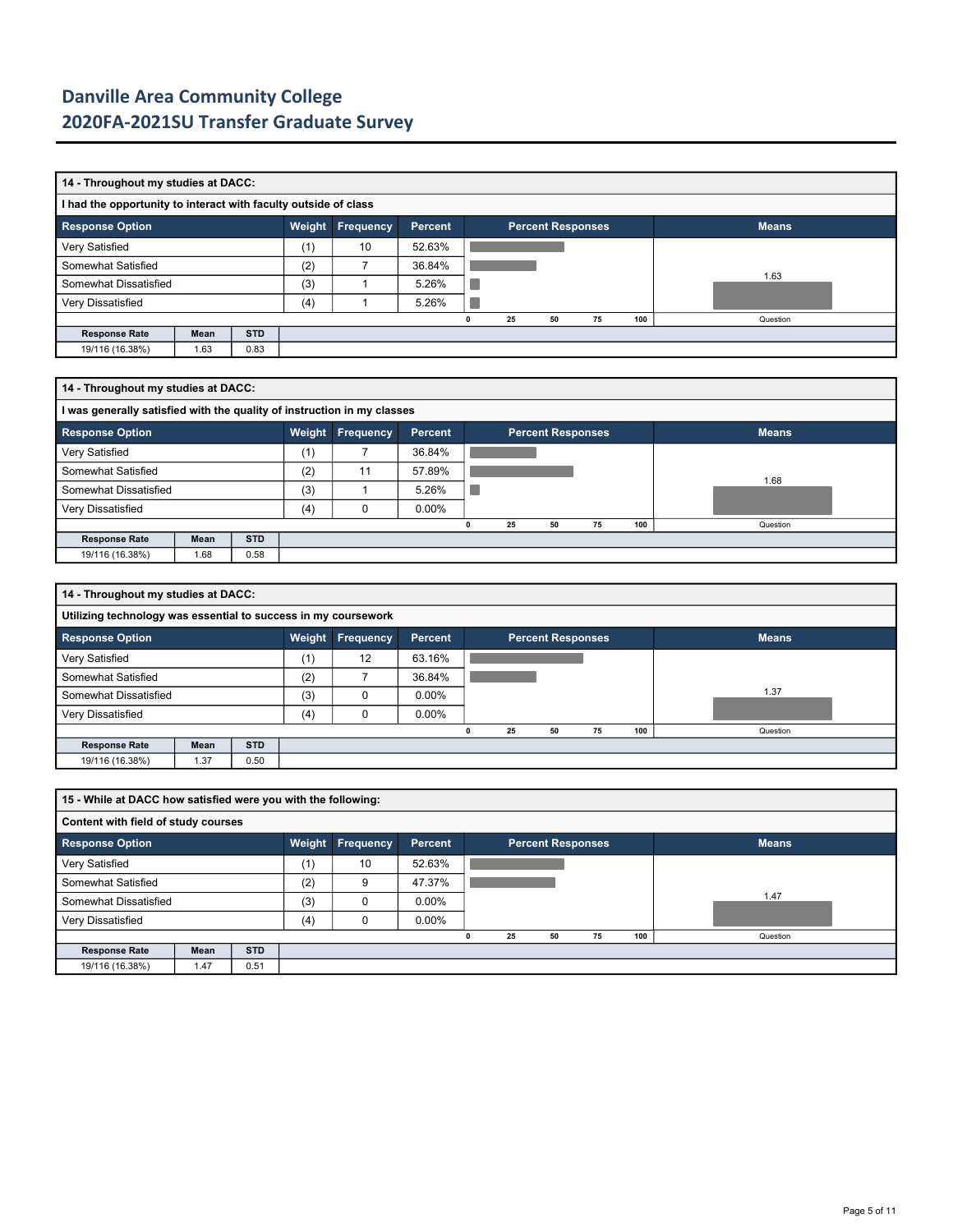|                        | 15 - While at DACC how satisfied were you with the following: |            |     |                |          |  |    |    |                          |     |              |  |  |  |  |
|------------------------|---------------------------------------------------------------|------------|-----|----------------|----------|--|----|----|--------------------------|-----|--------------|--|--|--|--|
|                        | <b>Content with other courses</b>                             |            |     |                |          |  |    |    |                          |     |              |  |  |  |  |
| <b>Response Option</b> |                                                               |            |     |                | Percent  |  |    |    | <b>Percent Responses</b> |     | <b>Means</b> |  |  |  |  |
| Very Satisfied         |                                                               |            | (1) | 9              | 47.37%   |  |    |    |                          |     |              |  |  |  |  |
| Somewhat Satisfied     |                                                               |            | (2) | 8              | 42.11%   |  |    |    |                          |     |              |  |  |  |  |
| Somewhat Dissatisfied  |                                                               |            | (3) | $\overline{2}$ | 10.53%   |  |    |    |                          |     | 1.63         |  |  |  |  |
| Very Dissatisfied      |                                                               |            | (4) |                | $0.00\%$ |  |    |    |                          |     |              |  |  |  |  |
|                        |                                                               |            |     |                |          |  | 25 | 50 | 75                       | 100 | Question     |  |  |  |  |
| <b>Response Rate</b>   | Mean                                                          | <b>STD</b> |     |                |          |  |    |    |                          |     |              |  |  |  |  |
| 19/116 (16.38%)        | 1.63                                                          | 0.68       |     |                |          |  |    |    |                          |     |              |  |  |  |  |

|                        | 15 - While at DACC how satisfied were you with the following: |            |     |                         |                |  |    |    |                          |     |              |  |  |  |  |
|------------------------|---------------------------------------------------------------|------------|-----|-------------------------|----------------|--|----|----|--------------------------|-----|--------------|--|--|--|--|
|                        | Lecture and lac experience                                    |            |     |                         |                |  |    |    |                          |     |              |  |  |  |  |
| <b>Response Option</b> |                                                               |            |     | <b>Weight Frequency</b> | <b>Percent</b> |  |    |    | <b>Percent Responses</b> |     | <b>Means</b> |  |  |  |  |
| Very Satisfied         |                                                               |            | (1) |                         | 36.84%         |  |    |    |                          |     |              |  |  |  |  |
| Somewhat Satisfied     |                                                               |            | (2) | 11                      | 57.89%         |  |    |    |                          |     | 1.68         |  |  |  |  |
| Somewhat Dissatisfied  |                                                               |            | (3) |                         | 5.26%          |  |    |    |                          |     |              |  |  |  |  |
| Very Dissatisfied      |                                                               |            | (4) | $\Omega$                | $0.00\%$       |  |    |    |                          |     |              |  |  |  |  |
|                        |                                                               |            |     |                         |                |  | 25 | 50 | 75                       | 100 | Question     |  |  |  |  |
| <b>Response Rate</b>   | Mean                                                          | <b>STD</b> |     |                         |                |  |    |    |                          |     |              |  |  |  |  |
| 19/116 (16.38%)        | 1.68                                                          | 0.58       |     |                         |                |  |    |    |                          |     |              |  |  |  |  |

|                                      | 15 - While at DACC how satisfied were you with the following: |            |        |                  |          |   |    |                          |    |     |              |  |  |  |
|--------------------------------------|---------------------------------------------------------------|------------|--------|------------------|----------|---|----|--------------------------|----|-----|--------------|--|--|--|
| Equipment, facilities, and materials |                                                               |            |        |                  |          |   |    |                          |    |     |              |  |  |  |
| <b>Response Option</b>               |                                                               |            | Weight | <b>Frequency</b> | Percent  |   |    | <b>Percent Responses</b> |    |     | <b>Means</b> |  |  |  |
| Very Satisfied                       |                                                               |            | (1)    | 10               | 52.63%   |   |    |                          |    |     |              |  |  |  |
| Somewhat Satisfied                   |                                                               |            | (2)    | 8                | 42.11%   |   |    |                          |    |     |              |  |  |  |
| Somewhat Dissatisfied                |                                                               |            | (3)    |                  | 5.26%    |   |    |                          |    |     | 1.53         |  |  |  |
| Very Dissatisfied                    |                                                               |            | (4)    | 0                | $0.00\%$ |   |    |                          |    |     |              |  |  |  |
|                                      |                                                               |            |        |                  |          | 0 | 25 | 50                       | 75 | 100 | Question     |  |  |  |
| <b>Response Rate</b>                 | Mean                                                          | <b>STD</b> |        |                  |          |   |    |                          |    |     |              |  |  |  |
| 19/116 (16.38%)                      | 1.53                                                          | 0.61       |        |                  |          |   |    |                          |    |     |              |  |  |  |

|                        | 15 - While at DACC how satisfied were you with the following: |            |        |                  |          |  |    |                          |    |     |              |  |  |  |
|------------------------|---------------------------------------------------------------|------------|--------|------------------|----------|--|----|--------------------------|----|-----|--------------|--|--|--|
|                        | Preparation for future education                              |            |        |                  |          |  |    |                          |    |     |              |  |  |  |
| <b>Response Option</b> |                                                               |            | Weight | <b>Frequency</b> | Percent  |  |    | <b>Percent Responses</b> |    |     | <b>Means</b> |  |  |  |
| Very Satisfied         |                                                               |            | (1)    | 11               | 57.89%   |  |    |                          |    |     |              |  |  |  |
| Somewhat Satisfied     |                                                               |            | (2)    | 6                | 31.58%   |  |    |                          |    |     |              |  |  |  |
| Somewhat Dissatisfied  |                                                               |            | (3)    | ົ                | 10.53%   |  |    |                          |    |     | 1.53         |  |  |  |
| Very Dissatisfied      |                                                               |            | (4)    | O                | $0.00\%$ |  |    |                          |    |     |              |  |  |  |
|                        |                                                               |            |        |                  |          |  | 25 | 50                       | 75 | 100 | Question     |  |  |  |
| <b>Response Rate</b>   | Mean                                                          | <b>STD</b> |        |                  |          |  |    |                          |    |     |              |  |  |  |
| 19/116 (16.38%)        | .53                                                           | 0.70       |        |                  |          |  |    |                          |    |     |              |  |  |  |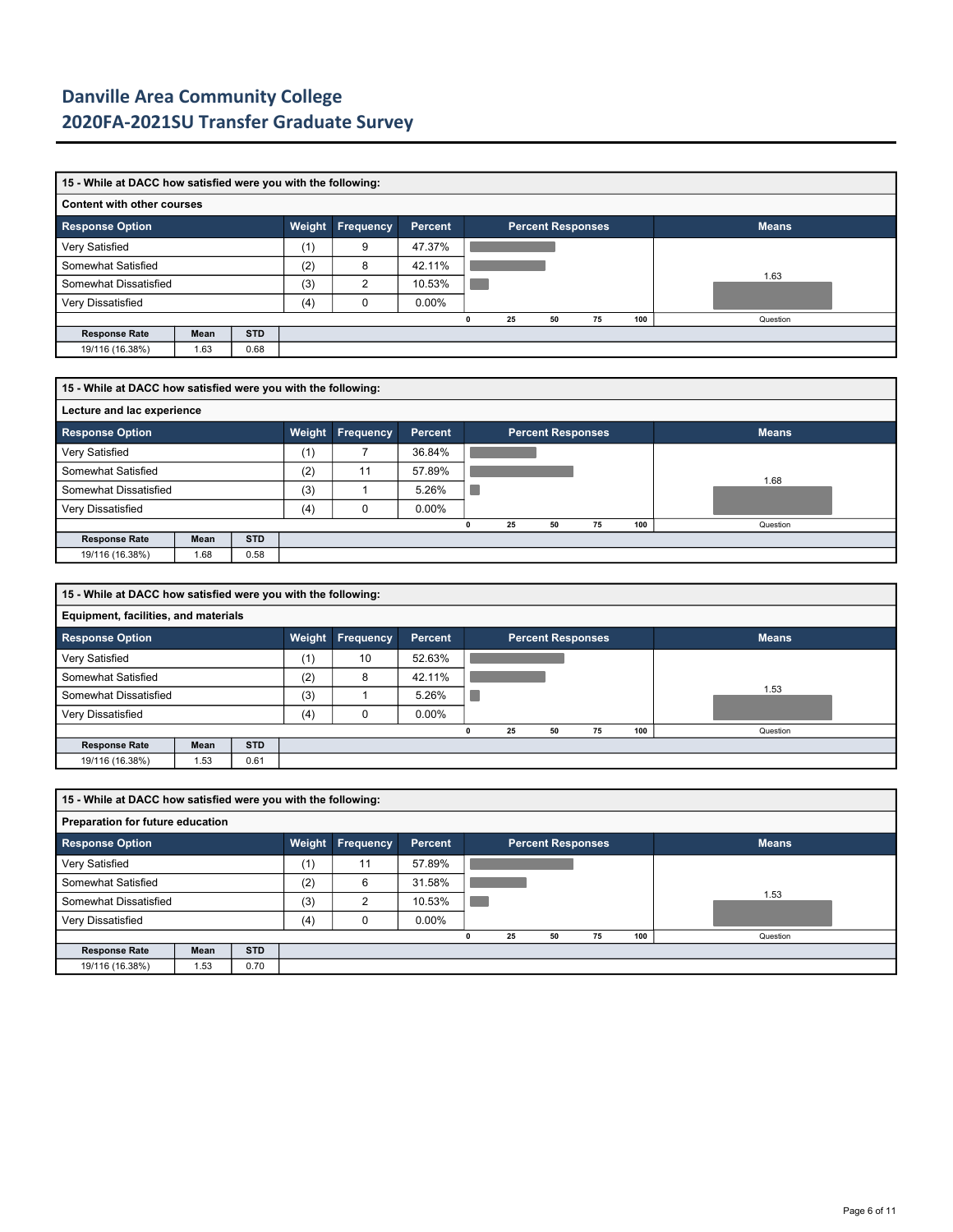|                               | 16 - Please rate your satisfaction with each DACC office or service below, or check those that you did not use |            |     |    |                |   |    |                          |    |  |     |              |  |  |
|-------------------------------|----------------------------------------------------------------------------------------------------------------|------------|-----|----|----------------|---|----|--------------------------|----|--|-----|--------------|--|--|
| <b>Financial Aid Services</b> |                                                                                                                |            |     |    |                |   |    |                          |    |  |     |              |  |  |
| <b>Response Option</b>        |                                                                                                                |            |     |    | <b>Percent</b> |   |    | <b>Percent Responses</b> |    |  |     | <b>Means</b> |  |  |
| Very Satisfied                |                                                                                                                |            | (1) | 12 | 63.16%         |   |    |                          |    |  |     |              |  |  |
| Somewhat Satisfied            |                                                                                                                |            | (2) |    | 21.05%         |   |    |                          |    |  |     |              |  |  |
| Somewhat Dissatisfied         |                                                                                                                |            | (3) | 3  | 15.79%         |   |    |                          |    |  |     | 1.53         |  |  |
| Very Dissatisfied             |                                                                                                                |            | (4) |    | $0.00\%$       |   |    |                          |    |  |     |              |  |  |
|                               |                                                                                                                |            |     |    |                | 0 | 25 | 50                       | 75 |  | 100 | Question     |  |  |
| <b>Response Rate</b>          | Mean                                                                                                           | <b>STD</b> |     |    |                |   |    |                          |    |  |     |              |  |  |
| 19/116 (16.38%)               | 1.53                                                                                                           | 0.77       |     |    |                |   |    |                          |    |  |     |              |  |  |

| 16 - Please rate your satisfaction with each DACC office or service below, or check those that you did not use |      |            |        |                  |         |  |    |                   |    |     |              |  |  |  |  |
|----------------------------------------------------------------------------------------------------------------|------|------------|--------|------------------|---------|--|----|-------------------|----|-----|--------------|--|--|--|--|
| <b>Academic Advising</b>                                                                                       |      |            |        |                  |         |  |    |                   |    |     |              |  |  |  |  |
| <b>Response Option</b>                                                                                         |      |            | Weight | <b>Frequency</b> | Percent |  |    | Percent Responses |    |     | <b>Means</b> |  |  |  |  |
| Very Satisfied                                                                                                 |      |            | (1)    | 9                | 47.37%  |  |    |                   |    |     |              |  |  |  |  |
| Somewhat Satisfied                                                                                             |      |            | (2)    | 3                | 15.79%  |  |    |                   |    |     | 1.95         |  |  |  |  |
| Somewhat Dissatisfied                                                                                          |      |            | (3)    | 6                | 31.58%  |  |    |                   |    |     |              |  |  |  |  |
| Very Dissatisfied                                                                                              |      |            | (4)    |                  | 5.26%   |  |    |                   |    |     |              |  |  |  |  |
|                                                                                                                |      |            |        |                  |         |  | 25 | 50                | 75 | 100 | Question     |  |  |  |  |
| <b>Response Rate</b>                                                                                           | Mean | <b>STD</b> |        |                  |         |  |    |                   |    |     |              |  |  |  |  |
| 19/116 (16.38%)                                                                                                | 1.95 | 1.03       |        |                  |         |  |    |                   |    |     |              |  |  |  |  |

|                        | 16 - Please rate your satisfaction with each DACC office or service below, or check those that you did not use |            |        |                  |         |  |    |                          |    |     |              |  |  |  |  |
|------------------------|----------------------------------------------------------------------------------------------------------------|------------|--------|------------------|---------|--|----|--------------------------|----|-----|--------------|--|--|--|--|
| <b>Career Planning</b> |                                                                                                                |            |        |                  |         |  |    |                          |    |     |              |  |  |  |  |
| <b>Response Option</b> |                                                                                                                |            | Weight | <b>Frequency</b> | Percent |  |    | <b>Percent Responses</b> |    |     | <b>Means</b> |  |  |  |  |
| Very Satisfied         |                                                                                                                |            | (1)    |                  | 36.84%  |  |    |                          |    |     |              |  |  |  |  |
| Somewhat Satisfied     |                                                                                                                |            | (2)    | 10               | 52.63%  |  |    |                          |    |     | 1.79         |  |  |  |  |
| Somewhat Dissatisfied  |                                                                                                                |            | (3)    |                  | 5.26%   |  |    |                          |    |     |              |  |  |  |  |
| Very Dissatisfied      |                                                                                                                |            | (4)    |                  | 5.26%   |  |    |                          |    |     |              |  |  |  |  |
|                        |                                                                                                                |            |        |                  |         |  | 25 | 50                       | 75 | 100 | Question     |  |  |  |  |
| <b>Response Rate</b>   | Mean                                                                                                           | <b>STD</b> |        |                  |         |  |    |                          |    |     |              |  |  |  |  |
| 19/116 (16.38%)        | 1.79                                                                                                           | 0.79       |        |                  |         |  |    |                          |    |     |              |  |  |  |  |

|                        | 16 - Please rate your satisfaction with each DACC office or service below, or check those that you did not use |            |        |           |                |  |    |    |                          |     |              |  |  |  |
|------------------------|----------------------------------------------------------------------------------------------------------------|------------|--------|-----------|----------------|--|----|----|--------------------------|-----|--------------|--|--|--|
|                        | <b>College Transfer Planning</b>                                                                               |            |        |           |                |  |    |    |                          |     |              |  |  |  |
| <b>Response Option</b> |                                                                                                                |            | Weight | Frequency | <b>Percent</b> |  |    |    | <b>Percent Responses</b> |     | <b>Means</b> |  |  |  |
| Very Satisfied         |                                                                                                                |            | (1)    | 8         | 42.11%         |  |    |    |                          |     |              |  |  |  |
| Somewhat Satisfied     |                                                                                                                |            | (2)    |           | 36.84%         |  |    |    |                          |     | 1.79         |  |  |  |
| Somewhat Dissatisfied  |                                                                                                                |            | (3)    | 4         | 21.05%         |  |    |    |                          |     |              |  |  |  |
| Very Dissatisfied      |                                                                                                                |            | (4)    |           | $0.00\%$       |  |    |    |                          |     |              |  |  |  |
|                        |                                                                                                                |            |        |           |                |  | 25 | 50 | 75                       | 100 | Question     |  |  |  |
| <b>Response Rate</b>   | Mean                                                                                                           | <b>STD</b> |        |           |                |  |    |    |                          |     |              |  |  |  |
| 19/116 (16.38%)        | 1.79                                                                                                           | 0.79       |        |           |                |  |    |    |                          |     |              |  |  |  |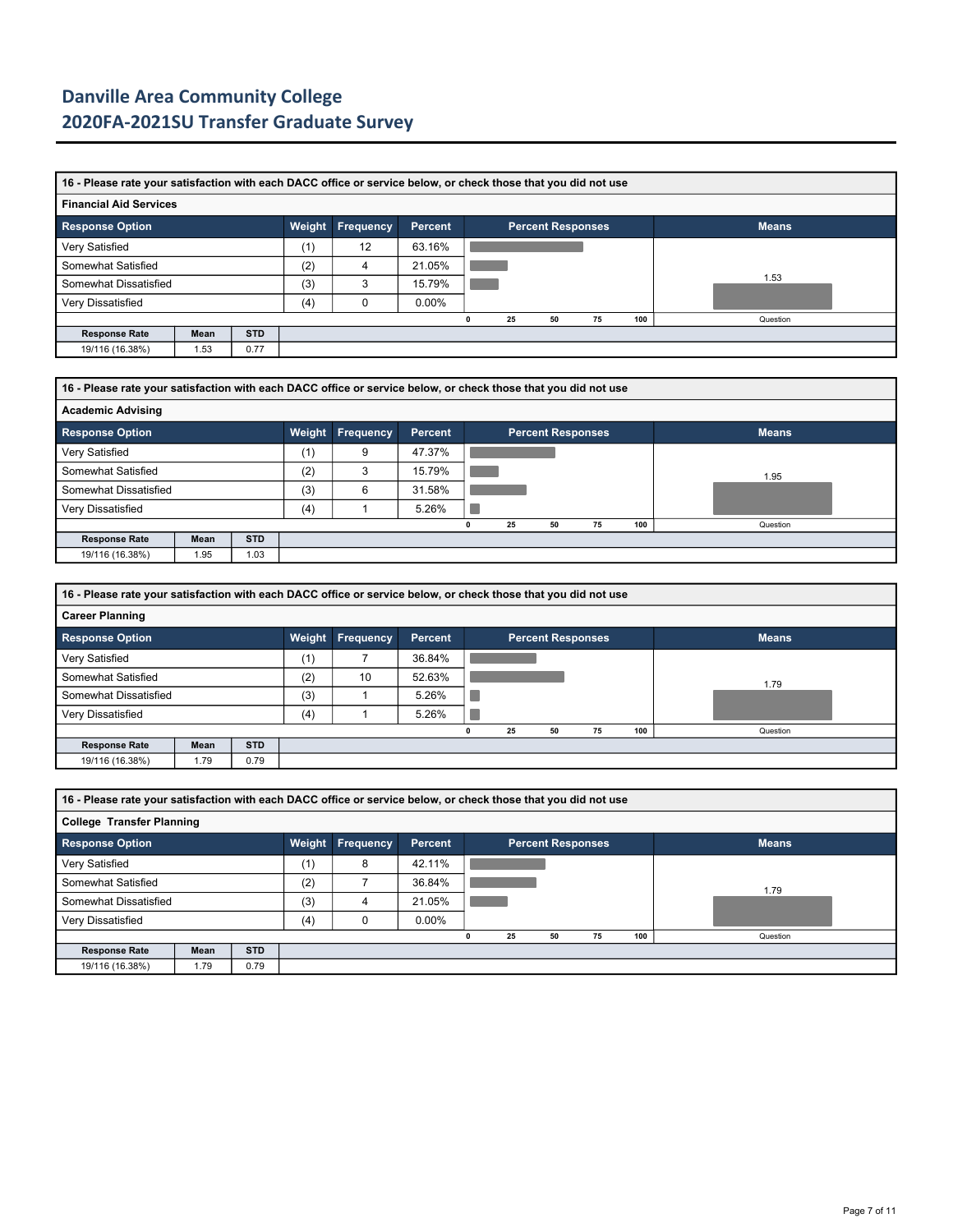|                            | 16 - Please rate your satisfaction with each DACC office or service below, or check those that you did not use |            |     |                  |                |  |    |                          |    |     |              |  |  |  |  |
|----------------------------|----------------------------------------------------------------------------------------------------------------|------------|-----|------------------|----------------|--|----|--------------------------|----|-----|--------------|--|--|--|--|
| <b>Counseling Services</b> |                                                                                                                |            |     |                  |                |  |    |                          |    |     |              |  |  |  |  |
| <b>Response Option</b>     |                                                                                                                |            |     | Weight Frequency | <b>Percent</b> |  |    | <b>Percent Responses</b> |    |     | <b>Means</b> |  |  |  |  |
| Very Satisfied             |                                                                                                                |            | (1) | 10               | 52.63%         |  |    |                          |    |     |              |  |  |  |  |
| Somewhat Satisfied         |                                                                                                                |            | (2) |                  | 36.84%         |  |    |                          |    |     |              |  |  |  |  |
| Somewhat Dissatisfied      |                                                                                                                |            | (3) |                  | 5.26%          |  |    |                          |    |     | 1.63         |  |  |  |  |
| Very Dissatisfied          |                                                                                                                |            | (4) |                  | 5.26%          |  |    |                          |    |     |              |  |  |  |  |
|                            |                                                                                                                |            |     |                  |                |  | 25 | 50                       | 75 | 100 | Question     |  |  |  |  |
| <b>Response Rate</b>       | Mean                                                                                                           | <b>STD</b> |     |                  |                |  |    |                          |    |     |              |  |  |  |  |
| 19/116 (16.38%)            | 1.63                                                                                                           | 0.83       |     |                  |                |  |    |                          |    |     |              |  |  |  |  |

| 16 - Please rate your satisfaction with each DACC office or service below, or check those that you did not use |      |            |        |           |                |  |    |                          |    |     |              |  |  |
|----------------------------------------------------------------------------------------------------------------|------|------------|--------|-----------|----------------|--|----|--------------------------|----|-----|--------------|--|--|
| <b>Tutoring Services</b>                                                                                       |      |            |        |           |                |  |    |                          |    |     |              |  |  |
| <b>Response Option</b>                                                                                         |      |            | Weight | Frequency | <b>Percent</b> |  |    | <b>Percent Responses</b> |    |     | <b>Means</b> |  |  |
| Very Satisfied                                                                                                 |      |            | (1)    | 9         | 47.37%         |  |    |                          |    |     |              |  |  |
| Somewhat Satisfied                                                                                             |      |            | (2)    | 8         | 42.11%         |  |    |                          |    |     |              |  |  |
| Somewhat Dissatisfied                                                                                          |      |            | (3)    | 2         | 10.53%         |  |    |                          |    |     | 1.63         |  |  |
| Very Dissatisfied                                                                                              |      |            | (4)    | 0         | $0.00\%$       |  |    |                          |    |     |              |  |  |
|                                                                                                                |      |            |        |           |                |  | 25 | 50                       | 75 | 100 | Question     |  |  |
| <b>Response Rate</b>                                                                                           | Mean | <b>STD</b> |        |           |                |  |    |                          |    |     |              |  |  |
| 19/116 (16.38%)                                                                                                | 1.63 | 0.68       |        |           |                |  |    |                          |    |     |              |  |  |

|                        | 16 - Please rate your satisfaction with each DACC office or service below, or check those that you did not use |            |        |           |          |  |    |                          |    |     |              |  |  |  |  |
|------------------------|----------------------------------------------------------------------------------------------------------------|------------|--------|-----------|----------|--|----|--------------------------|----|-----|--------------|--|--|--|--|
| Library/Audio Visual   |                                                                                                                |            |        |           |          |  |    |                          |    |     |              |  |  |  |  |
| <b>Response Option</b> |                                                                                                                |            | Weight | Frequency | Percent  |  |    | <b>Percent Responses</b> |    |     | <b>Means</b> |  |  |  |  |
| Very Satisfied         |                                                                                                                |            | (1)    | 10        | 52.63%   |  |    |                          |    |     |              |  |  |  |  |
| Somewhat Satisfied     |                                                                                                                |            | (2)    | 8         | 42.11%   |  |    |                          |    |     |              |  |  |  |  |
| Somewhat Dissatisfied  |                                                                                                                |            | (3)    | 0         | $0.00\%$ |  |    |                          |    |     | 1.58         |  |  |  |  |
| Very Dissatisfied      |                                                                                                                |            | (4)    |           | 5.26%    |  |    |                          |    |     |              |  |  |  |  |
|                        |                                                                                                                |            |        |           |          |  | 25 | 50                       | 75 | 100 | Question     |  |  |  |  |
| <b>Response Rate</b>   | Mean                                                                                                           | <b>STD</b> |        |           |          |  |    |                          |    |     |              |  |  |  |  |
| 19/116 (16.38%)        | 1.58                                                                                                           | 0.77       |        |           |          |  |    |                          |    |     |              |  |  |  |  |

|                           | 16 - Please rate your satisfaction with each DACC office or service below, or check those that you did not use |            |        |           |                |  |    |    |                          |     |              |  |  |  |  |
|---------------------------|----------------------------------------------------------------------------------------------------------------|------------|--------|-----------|----------------|--|----|----|--------------------------|-----|--------------|--|--|--|--|
| <b>Student Activities</b> |                                                                                                                |            |        |           |                |  |    |    |                          |     |              |  |  |  |  |
| <b>Response Option</b>    |                                                                                                                |            | Weight | Frequency | <b>Percent</b> |  |    |    | <b>Percent Responses</b> |     | <b>Means</b> |  |  |  |  |
| Very Satisfied            |                                                                                                                |            | (1)    | 6         | 31.58%         |  |    |    |                          |     |              |  |  |  |  |
| Somewhat Satisfied        |                                                                                                                |            | (2)    | 9         | 47.37%         |  |    |    |                          |     | 1.95         |  |  |  |  |
| Somewhat Dissatisfied     |                                                                                                                |            | (3)    | 3         | 15.79%         |  |    |    |                          |     |              |  |  |  |  |
| Very Dissatisfied         |                                                                                                                |            | (4)    |           | 5.26%          |  |    |    |                          |     |              |  |  |  |  |
|                           |                                                                                                                |            |        |           |                |  | 25 | 50 | 75                       | 100 | Question     |  |  |  |  |
| <b>Response Rate</b>      | Mean                                                                                                           | <b>STD</b> |        |           |                |  |    |    |                          |     |              |  |  |  |  |
| 19/116 (16.38%)           | 1.95                                                                                                           | 0.85       |        |           |                |  |    |    |                          |     |              |  |  |  |  |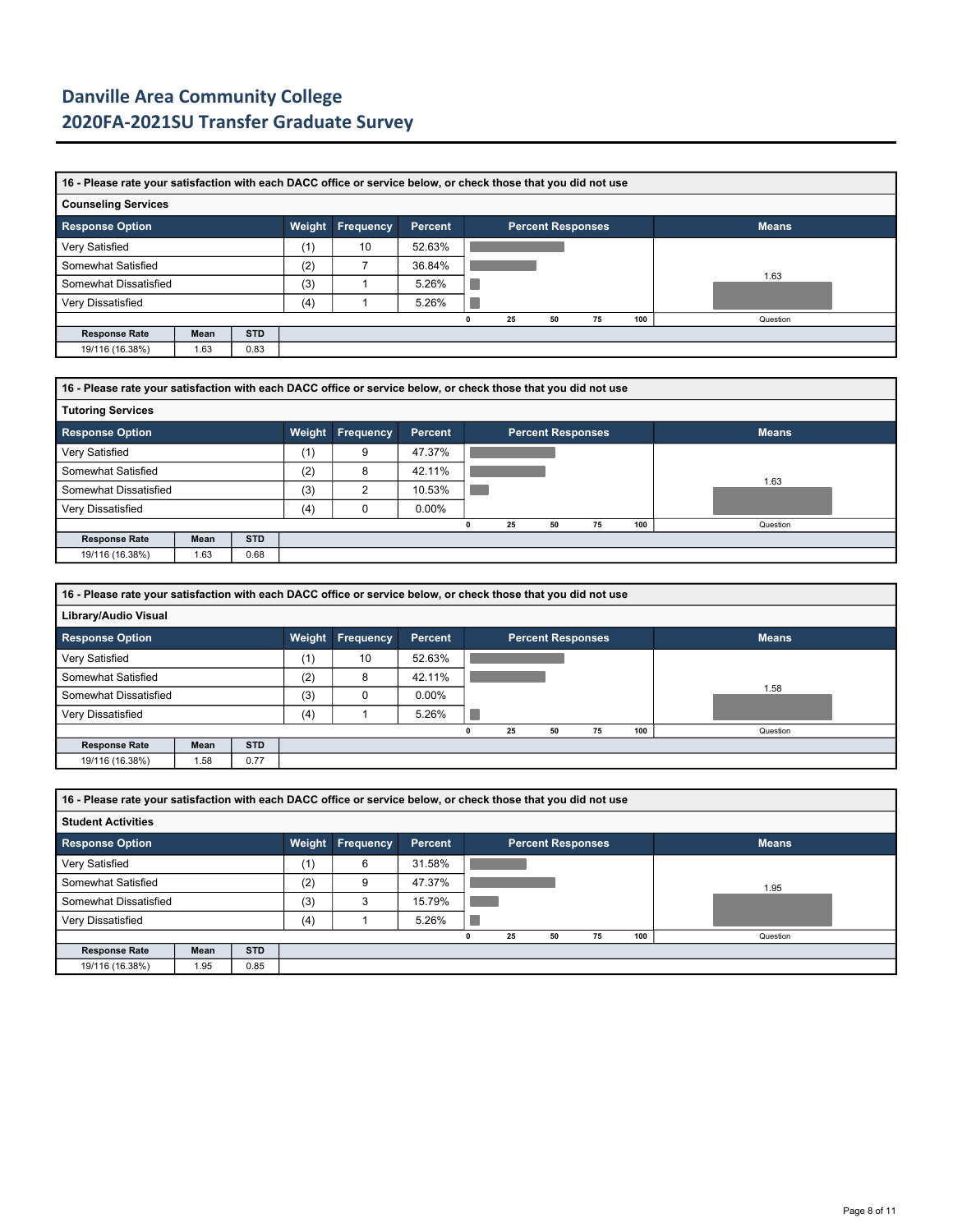|                          | 16 - Please rate your satisfaction with each DACC office or service below, or check those that you did not use |            |     |   |                |   |    |    |                          |     |              |  |  |  |
|--------------------------|----------------------------------------------------------------------------------------------------------------|------------|-----|---|----------------|---|----|----|--------------------------|-----|--------------|--|--|--|
| <b>Assessment Center</b> |                                                                                                                |            |     |   |                |   |    |    |                          |     |              |  |  |  |
| <b>Response Option</b>   |                                                                                                                |            |     |   | <b>Percent</b> |   |    |    | <b>Percent Responses</b> |     | <b>Means</b> |  |  |  |
| Very Satisfied           |                                                                                                                |            | (1) | 9 | 47.37%         |   |    |    |                          |     |              |  |  |  |
| Somewhat Satisfied       |                                                                                                                |            | (2) | 9 | 47.37%         |   |    |    |                          |     |              |  |  |  |
| Somewhat Dissatisfied    |                                                                                                                |            | (3) |   | 5.26%          |   |    |    |                          |     | 1.58         |  |  |  |
| Very Dissatisfied        |                                                                                                                |            | (4) |   | $0.00\%$       |   |    |    |                          |     |              |  |  |  |
|                          |                                                                                                                |            |     |   |                | 0 | 25 | 50 | 75                       | 100 | Question     |  |  |  |
| <b>Response Rate</b>     | Mean                                                                                                           | <b>STD</b> |     |   |                |   |    |    |                          |     |              |  |  |  |
| 19/116 (16.38%)          | 1.58                                                                                                           | 0.61       |     |   |                |   |    |    |                          |     |              |  |  |  |

| 16 - Please rate your satisfaction with each DACC office or service below, or check those that you did not use |      |            |        |           |         |  |    |                          |    |     |              |  |  |
|----------------------------------------------------------------------------------------------------------------|------|------------|--------|-----------|---------|--|----|--------------------------|----|-----|--------------|--|--|
| <b>Disability Services</b>                                                                                     |      |            |        |           |         |  |    |                          |    |     |              |  |  |
| <b>Response Option</b>                                                                                         |      |            | Weight | Frequency | Percent |  |    | <b>Percent Responses</b> |    |     | <b>Means</b> |  |  |
| Very Satisfied                                                                                                 |      |            | (1)    | 8         | 42.11%  |  |    |                          |    |     |              |  |  |
| Somewhat Satisfied                                                                                             |      |            | (2)    | 8         | 42.11%  |  |    |                          |    |     | 1.84         |  |  |
| Somewhat Dissatisfied                                                                                          |      |            | (3)    |           | 5.26%   |  |    |                          |    |     |              |  |  |
| Very Dissatisfied                                                                                              |      |            | (4)    | າ         | 10.53%  |  |    |                          |    |     |              |  |  |
|                                                                                                                |      |            |        |           |         |  | 25 | 50                       | 75 | 100 | Question     |  |  |
| <b>Response Rate</b>                                                                                           | Mean | <b>STD</b> |        |           |         |  |    |                          |    |     |              |  |  |
| 19/116 (16.38%)                                                                                                | 1.84 | 0.96       |        |           |         |  |    |                          |    |     |              |  |  |

|                               | 17 - Please rate your satisfaction with each DACC office or service below, or check those that you did not use. |            |        |                  |          |  |    |                          |    |     |              |  |  |  |
|-------------------------------|-----------------------------------------------------------------------------------------------------------------|------------|--------|------------------|----------|--|----|--------------------------|----|-----|--------------|--|--|--|
| <b>Financial Aid Services</b> |                                                                                                                 |            |        |                  |          |  |    |                          |    |     |              |  |  |  |
| <b>Response Option</b>        |                                                                                                                 |            | Weight | <b>Frequency</b> | Percent  |  |    | <b>Percent Responses</b> |    |     | <b>Means</b> |  |  |  |
| Very Satisfied                |                                                                                                                 |            | (1)    | 0                | $0.00\%$ |  |    |                          |    |     |              |  |  |  |
| Somewhat Satisfied            |                                                                                                                 |            | (2)    | 0                | $0.00\%$ |  |    |                          |    |     |              |  |  |  |
| Somewhat Dissatisfied         |                                                                                                                 |            | (3)    | $\Omega$         | $0.00\%$ |  |    |                          |    |     |              |  |  |  |
| Very Dissatisfied             |                                                                                                                 |            | (4)    | 0                | $0.00\%$ |  |    |                          |    |     |              |  |  |  |
| Did not use                   |                                                                                                                 |            | (0)    | 0                | $0.00\%$ |  |    |                          |    |     |              |  |  |  |
|                               |                                                                                                                 |            |        |                  |          |  | 25 | 50                       | 75 | 100 |              |  |  |  |
| <b>Response Rate</b>          | Mean                                                                                                            | <b>STD</b> |        |                  |          |  |    |                          |    |     |              |  |  |  |
| 0/116(0%)                     | 0.00                                                                                                            | 0.00       |        |                  |          |  |    |                          |    |     |              |  |  |  |

**17 - Please rate your satisfaction with each DACC office or service below, or check those that you did not use. Academic Advising Response Option Weight Frequency Percent Percent Responses Means** Very Satisfied (1) 0 0.00% Somewhat Satisfied (2) 0 0.00% Somewhat Dissatisfied (3) 0 0.00% Very Dissatisfied (4) 0 0.00% Did not use (0) 0 0.00% **0 25 50 75 100 Response Rate Mean STD**  $0/116(0%)$  0.00 0.00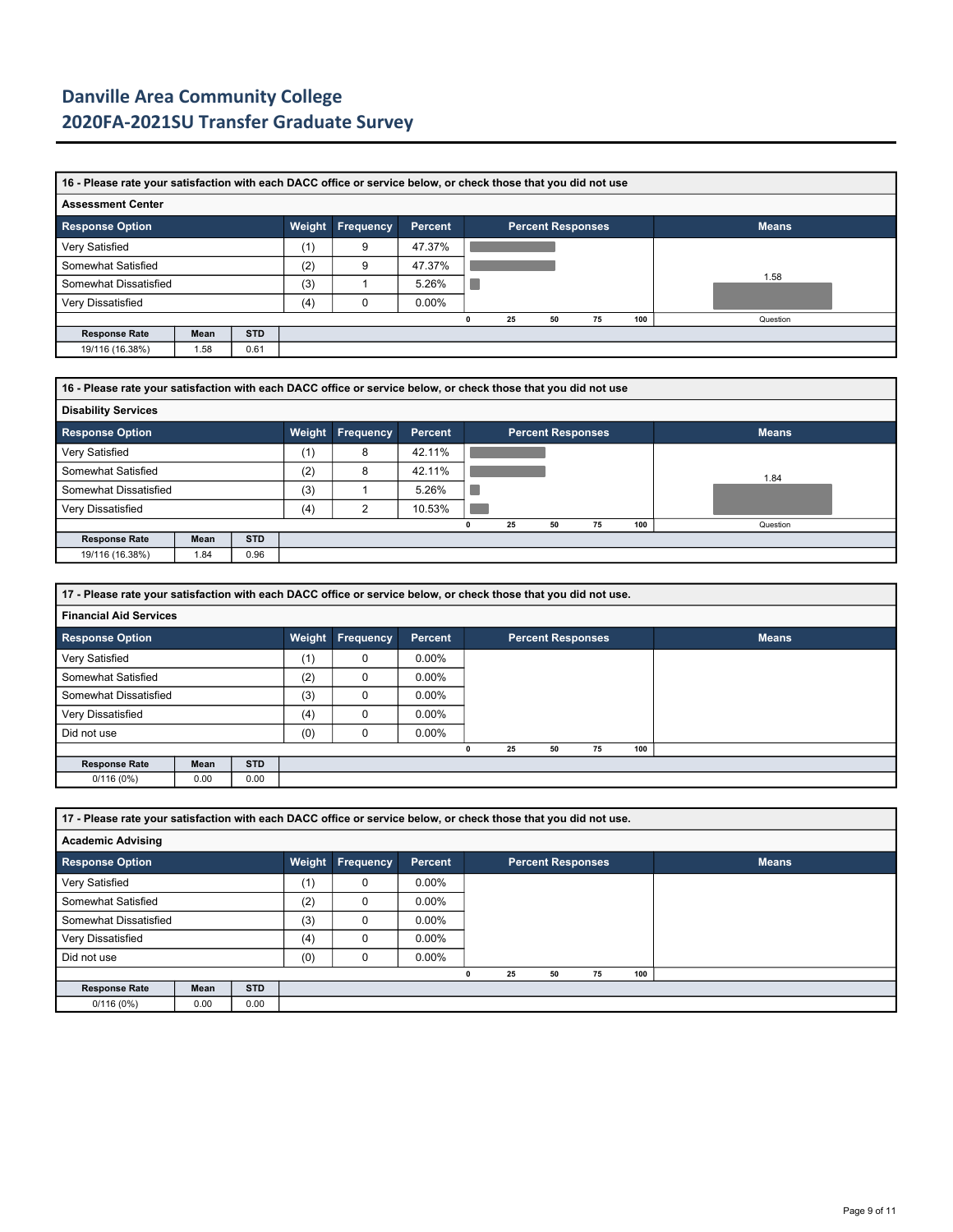|                        | 17 - Please rate your satisfaction with each DACC office or service below, or check those that you did not use. |            |        |           |          |  |    |    |                          |     |              |  |  |
|------------------------|-----------------------------------------------------------------------------------------------------------------|------------|--------|-----------|----------|--|----|----|--------------------------|-----|--------------|--|--|
| <b>Career Planning</b> |                                                                                                                 |            |        |           |          |  |    |    |                          |     |              |  |  |
| <b>Response Option</b> |                                                                                                                 |            | Weight | Frequency | Percent  |  |    |    | <b>Percent Responses</b> |     | <b>Means</b> |  |  |
| Very Satisfied         |                                                                                                                 |            | (1)    | $\Omega$  | $0.00\%$ |  |    |    |                          |     |              |  |  |
| Somewhat Satisfied     |                                                                                                                 |            | (2)    | $\Omega$  | $0.00\%$ |  |    |    |                          |     |              |  |  |
| Somewhat Dissatisfied  |                                                                                                                 |            | (3)    | 0         | $0.00\%$ |  |    |    |                          |     |              |  |  |
| Very Dissatisfied      |                                                                                                                 |            | (4)    | $\Omega$  | $0.00\%$ |  |    |    |                          |     |              |  |  |
| Did not use            |                                                                                                                 |            | (0)    | $\Omega$  | $0.00\%$ |  |    |    |                          |     |              |  |  |
|                        |                                                                                                                 |            |        |           |          |  | 25 | 50 | 75                       | 100 |              |  |  |
| <b>Response Rate</b>   | Mean                                                                                                            | <b>STD</b> |        |           |          |  |    |    |                          |     |              |  |  |
| 0/116(0%)              | 0.00                                                                                                            | 0.00       |        |           |          |  |    |    |                          |     |              |  |  |

|                                  | 17 - Please rate your satisfaction with each DACC office or service below, or check those that you did not use. |            |     |                  |                |  |    |                          |    |     |              |  |  |  |
|----------------------------------|-----------------------------------------------------------------------------------------------------------------|------------|-----|------------------|----------------|--|----|--------------------------|----|-----|--------------|--|--|--|
| <b>College Transfer Planning</b> |                                                                                                                 |            |     |                  |                |  |    |                          |    |     |              |  |  |  |
| <b>Response Option</b>           |                                                                                                                 |            |     | Weight Frequency | <b>Percent</b> |  |    | <b>Percent Responses</b> |    |     | <b>Means</b> |  |  |  |
| Very Satisfied                   |                                                                                                                 |            | (1) | 0                | $0.00\%$       |  |    |                          |    |     |              |  |  |  |
| Somewhat Satisfied               |                                                                                                                 |            | (2) | 0                | $0.00\%$       |  |    |                          |    |     |              |  |  |  |
| Somewhat Dissatisfied            |                                                                                                                 |            | (3) | $\Omega$         | $0.00\%$       |  |    |                          |    |     |              |  |  |  |
| Very Dissatisfied                |                                                                                                                 |            | (4) | 0                | $0.00\%$       |  |    |                          |    |     |              |  |  |  |
| Did not use                      |                                                                                                                 |            | (0) | $\Omega$         | $0.00\%$       |  |    |                          |    |     |              |  |  |  |
|                                  |                                                                                                                 |            |     |                  |                |  | 25 | 50                       | 75 | 100 |              |  |  |  |
| <b>Response Rate</b>             | Mean                                                                                                            | <b>STD</b> |     |                  |                |  |    |                          |    |     |              |  |  |  |
| 0/116(0%)                        | 0.00                                                                                                            | 0.00       |     |                  |                |  |    |                          |    |     |              |  |  |  |

|                            | 17 - Please rate your satisfaction with each DACC office or service below, or check those that you did not use. |            |        |           |                |  |    |                          |    |     |              |  |  |
|----------------------------|-----------------------------------------------------------------------------------------------------------------|------------|--------|-----------|----------------|--|----|--------------------------|----|-----|--------------|--|--|
| <b>Counseling Services</b> |                                                                                                                 |            |        |           |                |  |    |                          |    |     |              |  |  |
| <b>Response Option</b>     |                                                                                                                 |            | Weight | Frequency | <b>Percent</b> |  |    | <b>Percent Responses</b> |    |     | <b>Means</b> |  |  |
| Very Satisfied             |                                                                                                                 |            | (1)    | 0         | $0.00\%$       |  |    |                          |    |     |              |  |  |
| Somewhat Satisfied         |                                                                                                                 |            | (2)    | $\Omega$  | $0.00\%$       |  |    |                          |    |     |              |  |  |
| Somewhat Dissatisfied      |                                                                                                                 |            | (3)    | $\Omega$  | $0.00\%$       |  |    |                          |    |     |              |  |  |
| Very Dissatisfied          |                                                                                                                 |            | (4)    | $\Omega$  | $0.00\%$       |  |    |                          |    |     |              |  |  |
| Did not use                |                                                                                                                 |            | (0)    | $\Omega$  | $0.00\%$       |  |    |                          |    |     |              |  |  |
|                            |                                                                                                                 |            |        |           |                |  | 25 | 50                       | 75 | 100 |              |  |  |
| <b>Response Rate</b>       | Mean                                                                                                            | <b>STD</b> |        |           |                |  |    |                          |    |     |              |  |  |
| 0/116(0%)                  | 0.00                                                                                                            | 0.00       |        |           |                |  |    |                          |    |     |              |  |  |

|                          | 17 - Please rate your satisfaction with each DACC office or service below, or check those that you did not use. |            |     |                         |                |  |    |    |                          |  |              |  |  |  |
|--------------------------|-----------------------------------------------------------------------------------------------------------------|------------|-----|-------------------------|----------------|--|----|----|--------------------------|--|--------------|--|--|--|
| <b>Tutoring Services</b> |                                                                                                                 |            |     |                         |                |  |    |    |                          |  |              |  |  |  |
| <b>Response Option</b>   |                                                                                                                 |            |     | <b>Weight Frequency</b> | <b>Percent</b> |  |    |    | <b>Percent Responses</b> |  | <b>Means</b> |  |  |  |
| Very Satisfied           |                                                                                                                 |            | (1) | $\mathbf 0$             | $0.00\%$       |  |    |    |                          |  |              |  |  |  |
| Somewhat Satisfied       |                                                                                                                 |            | (2) | $\Omega$                | $0.00\%$       |  |    |    |                          |  |              |  |  |  |
| Somewhat Dissatisfied    |                                                                                                                 |            | (3) | 0                       | $0.00\%$       |  |    |    |                          |  |              |  |  |  |
| Very Dissatisfied        |                                                                                                                 |            | (4) | $\Omega$                | $0.00\%$       |  |    |    |                          |  |              |  |  |  |
| Did not use              |                                                                                                                 |            | (0) | 0                       | $0.00\%$       |  |    |    |                          |  |              |  |  |  |
|                          |                                                                                                                 |            |     |                         |                |  | 25 | 50 | 75                       |  | 100          |  |  |  |
| <b>Response Rate</b>     | Mean                                                                                                            | <b>STD</b> |     |                         |                |  |    |    |                          |  |              |  |  |  |
| 0/116(0%)                | 0.00                                                                                                            | 0.00       |     |                         |                |  |    |    |                          |  |              |  |  |  |